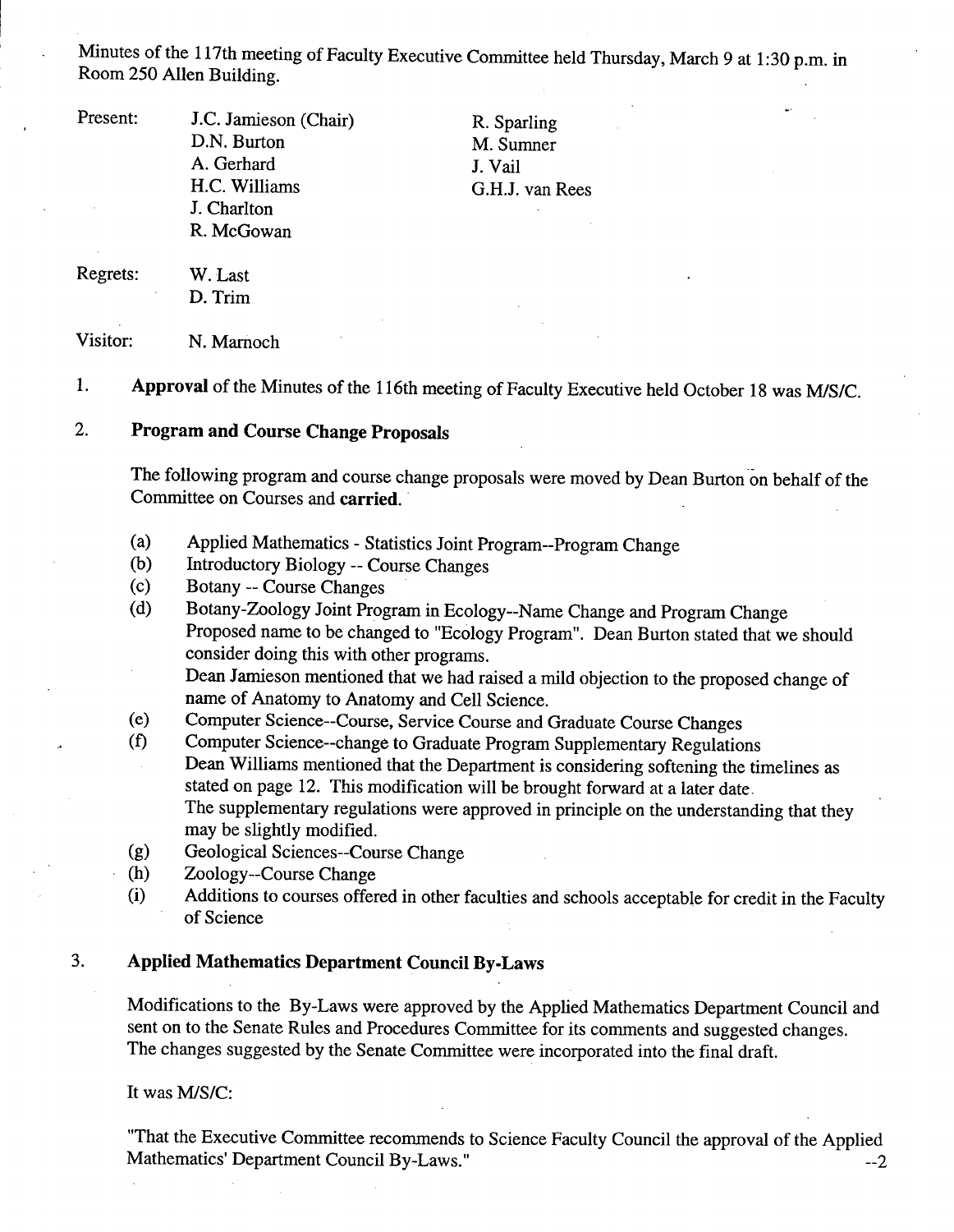#### $\overline{4}$ . **Women in the Physical Sciences Award** -- **1994-95**

The.criteria for the award and the candidates eligible were noted in a handout to Faculty Executive. Dean Burton mentioned that of the students listed one student ranked well above the others.

It was *MIS/C:* 

"That Tetjana Ross be awarded the Women in the Physical Sciences Award 1994-95."

*5.* Other Business

Dr. Charlton asked that the following Notice of Motion by himself and A. Secco be noted in the minutes.

"That promotion and tenure committees in the Faculty of Science be provided with any material found in department and/or faculty files which pertains to the candidate's application. This would include material in the candidate's personnel file. The head of department or dean of the faculty will be responsible for removing any material from these files that is not pertinent to the tenure/promotion committee's deliberation before the files are forwarded to the committee. All material supplied to the committee will also be supplied to the candidate with appropriate deletions to insure anonymity."

Dean Jamieson stated that Article 11.2.6 of the Collective Agreement prevents the Dean from providing this information.

Dean Burton stated that he has discussed this matter with Human Resources and was informed that if we did this, there would likely be a grievance, which would probably be successful; Article 19.D.3.2. noted. The Collective Agreement does not give us authority to provide information to promotion and tenure committees from a candidate's personal file.

Dr. Vail agreed that the Contract does not allow this; the way things are, is the way they should be.

Dr. Burton stated that Dean Jamieson should deal with this administratively.

There was a suggestion that a committee be struck to examine the tenure policies.

Dean Jamieson will look into this matter by letter to A. Yost and respond to Drs. Charlton and Secco.

A Joint meeting followed at 2:30 p.m.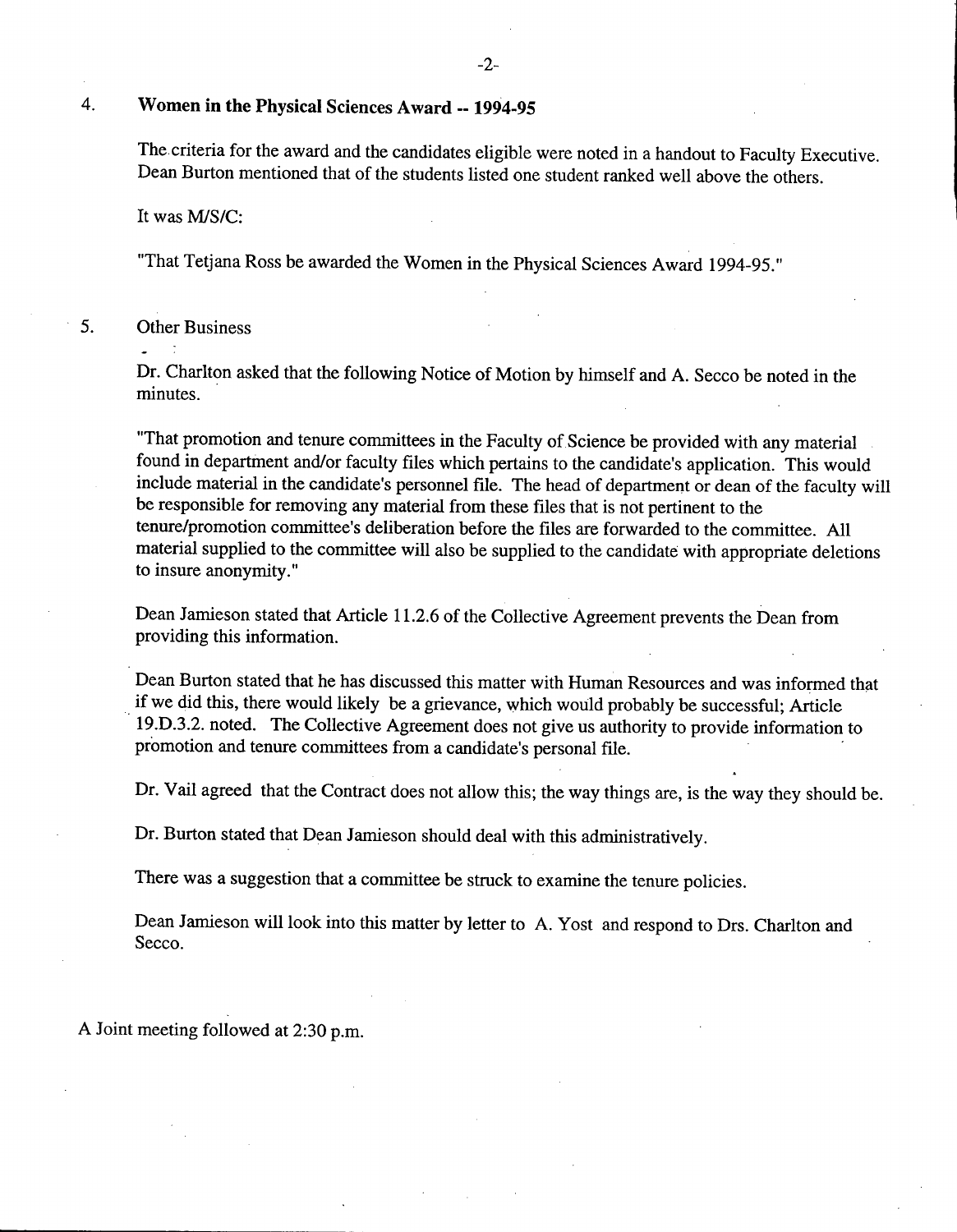Minutes of Joint Meeting of Faculty Executive Committee and Administrative Council, Faculty of Science, held 2:30 p.m., March 9, 1995 in Room *250* AlIen Building.

| Present: | J.C. Jamieson (Chair) | R. McGowan    |
|----------|-----------------------|---------------|
|          | D.N. Burton           | D. Punter     |
|          | A. Gerhard            | G. Robinson   |
|          | H.C. Williams         | D. Scuse      |
|          | R.C. Barber           | P. Shivakumar |
|          | L. Batten             | R. Sparling   |
|          | J. Charlton           | R. Thomas     |
|          | L. Chartier           | D. Trim       |
|          | S. Cheng              | J. Vail       |
|          | G. Clark              | J. van Rees   |
|          | H. Duckworth          |               |
|          | J. Gee                | Visitors:     |
|          | L. Graham             | N. Marnoch    |
|          | B. Johnston           | H. Paterson   |
|          | P. Loewen             |               |

Dean Jamieson started the meeting by going through the history of the document which stemmed from Plan 2000 and the recommendation for a common first year. Dean Jamieson mentioned that this document is one that both administrative groups (Arts and Science) can agree to.

It was preferred that the group take a positive view of this document; we still have a long way to go. All faculties have to be happy with the document. Dean Jamieson mentioned that both Dean Currie and he have been discussing this with various deans and that the document will be discussed at the Deans and Directors Council meeting scheduled for March 16. The document will require two meetings of Faculty Council as it is considered a major change.

Dean Burton explained the proposal the Deans of Arts and Science have formulated. Part 1 relates to University I and Part 2 is the proposal to create a single set of regulations leading to either a B.A. (general) or B.Sc.(general).

Dean Burton felt that most units would choose to participate. in University I. We may no longer need service courses, at least in first year.

Members asked about the staffing and enrolment implications. Both Dean Burton and Dean Jamieson felt that there was no accurate measurement for the number of students to be handled. We could cap enrolment in courses.

Dean Jamieson mentioned that Central would be changing the allotment of faculty fees in 1996. The new system will see the faculty receive 70% of student fees. Dr. Burton stated that our funding will be more enrolment driven. Dean Jamieson mentioned that the funding formula for summer session programs has been raised in Deans' Council.

Dr. Barber supports the proposal in principle as being quite workable and holds potential benefit for students.

Dr. Vail's view was that students in first year should be required to take a course in Mathematics; in other words the requirement should be 2 Science courses plus 1 mathematics course and 2 Arts courses.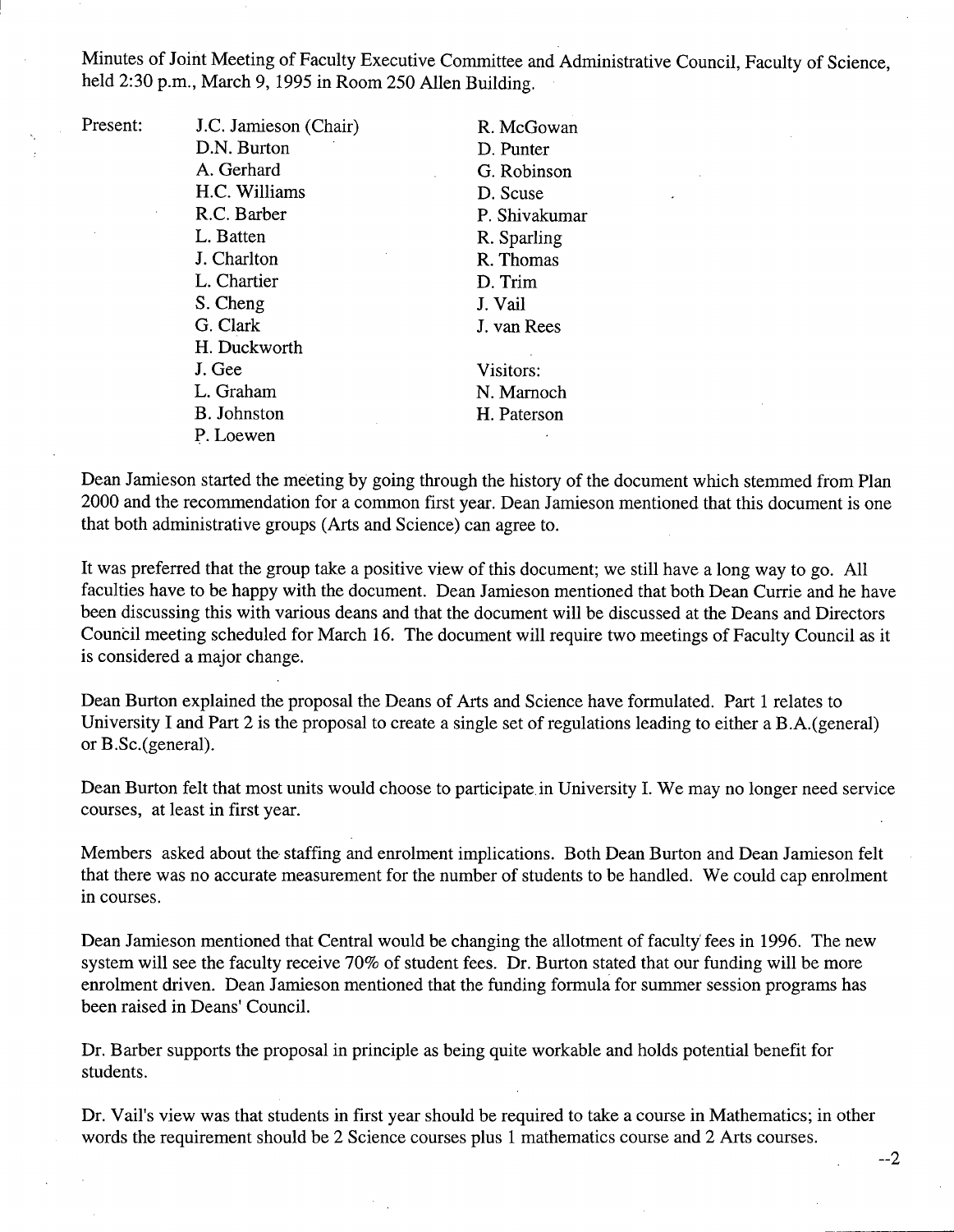Dean Burton mentioned that the Transition Year Report requires every student to complete at least one course having significant mathematical content.

The matter of enhanced advising service was discussed. Dr. Batten felt that it would be useful to have faculty members and persons outside the University involved in career counselling.

Dean Jamieson said counselling was a concern and a University committee consisting of Dave Morphy, Bob Tait and Dave Burton is looking at this matter.

Dean Burton mentioned that the Vice-President is in favour of faculty members doing more advising.

In response to a question as to whether the required 6 credit hours at the 200 level or above in Faculty II would be from a single department, Dr. Burton said this had not been discussed. The 6 hours in all would likely follow from an Introductory course taken in first year.

There was some concern that students may not be able to finish an honours program in 4 years.

Dr. Clark said the whole concept was a good idea.

Mention was made of the advantages in a change in honours regulations to permit part-time honours study. Dean Burton stated that there could be a limit to the number of years allowed to complete the honours program.

It was MIS/C:

 $\sqrt{2}$ 

"That the Joint Meeting of Faculty Executive and Administrative Council support the proposal in principle."

Dr. Burton said he would pursue Dr. Vail's suggestion regarding the Mathematics component of first year.

Dean Jamieson mentioned that we could add a section about money and try to make an estimate of costs. He asked members to suggest that faculty view copies of the proposal in the department, stating it is a draft.

Dean Burton will revise third bulleted item on page *5* to mention enrolment caps.

It was decided to have two Faculty Council meetings, the first meeting could be informational.

Meeting adjourned 4:10 p.m.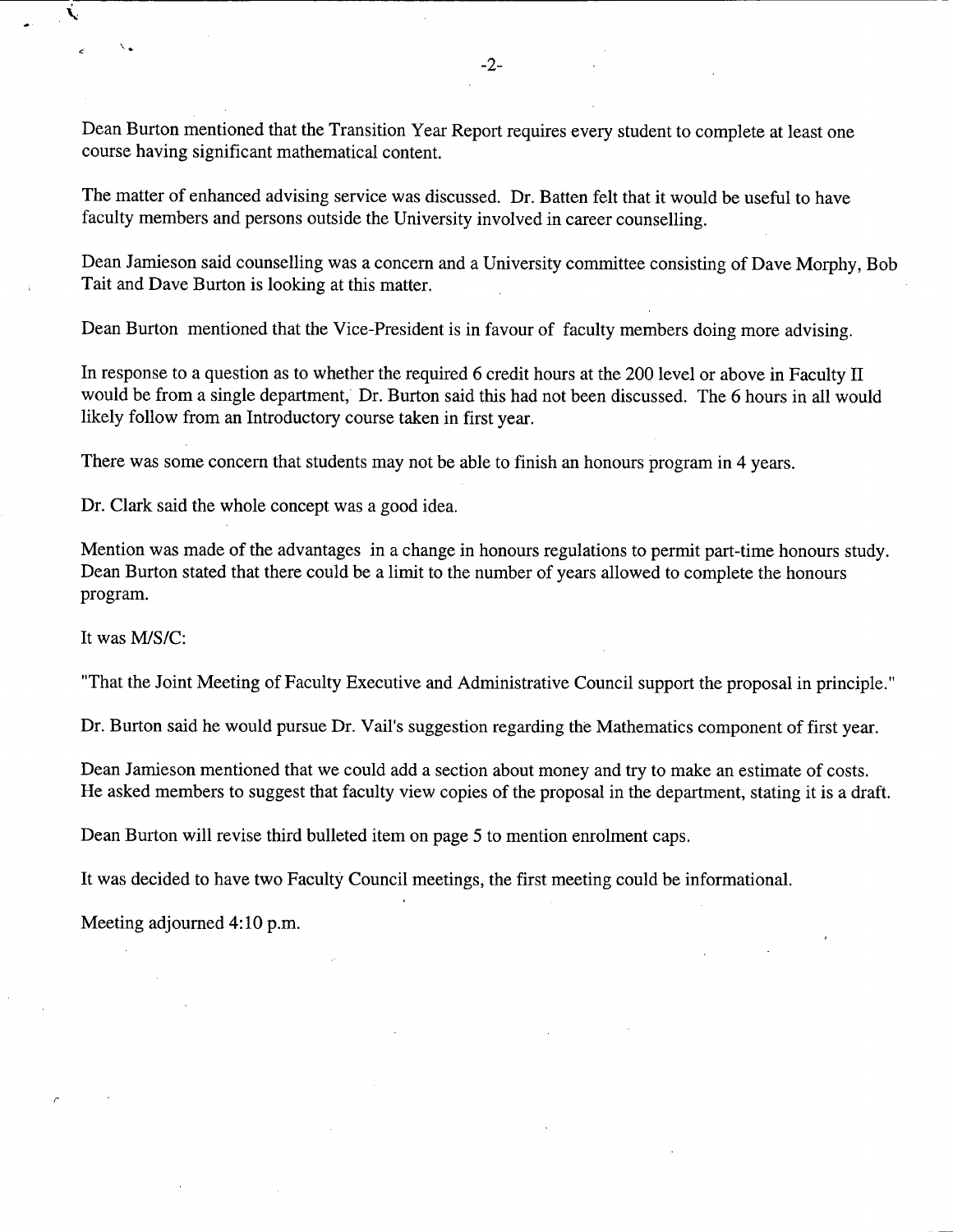## **Inter-Departmental Correspondence**

March 7, 1995

TO: Executive Committee of Science Faculty Council Administrative Council, Faculty of Science

FROM: P. A. Pachol, Secretary, Science Faculty Council

achol

**RE: Joint Meeting -- March 9** 

Enclosed is a document entitled "Plan 2000, University I and a Proposal for a 3-year B.A/B.Sc. Programme". This document will be discussed at the Joint Meeting scheduled for 2:30 p.m., March 9 in *250* Allen Building.

/pap

Encl.